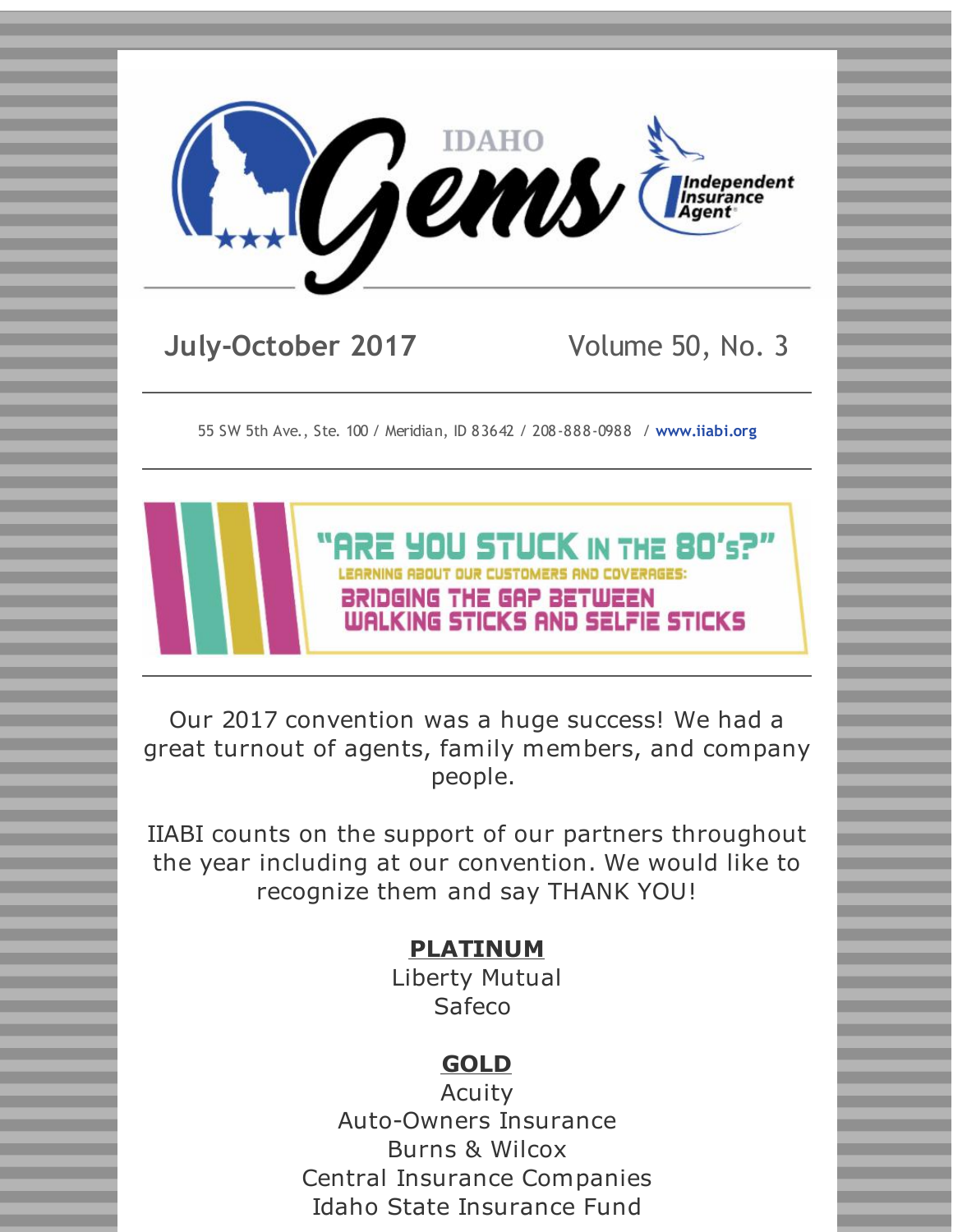Mutual of Enumclaw Insurance Oregon Mutual Insurance Progressive Rothert Insurance Surplus Lines Association

# **IDAHO GEM**

Berkley NorthPacific Capital Premium Financing CRC Swett EMC Insurance Grange Insurance Association ICRMP Imperial PFS Mapfre Nationwide Prime Insurance Company Risk Placement Services United Heritage Insurance

# Thankfow

Mark your calendars for these upcoming events:

- Big "I" Legislative Conference
	- $\circ$  May 18-20, 2018 Washington D.C
- Big "I" State Convention August 12-15, 2018

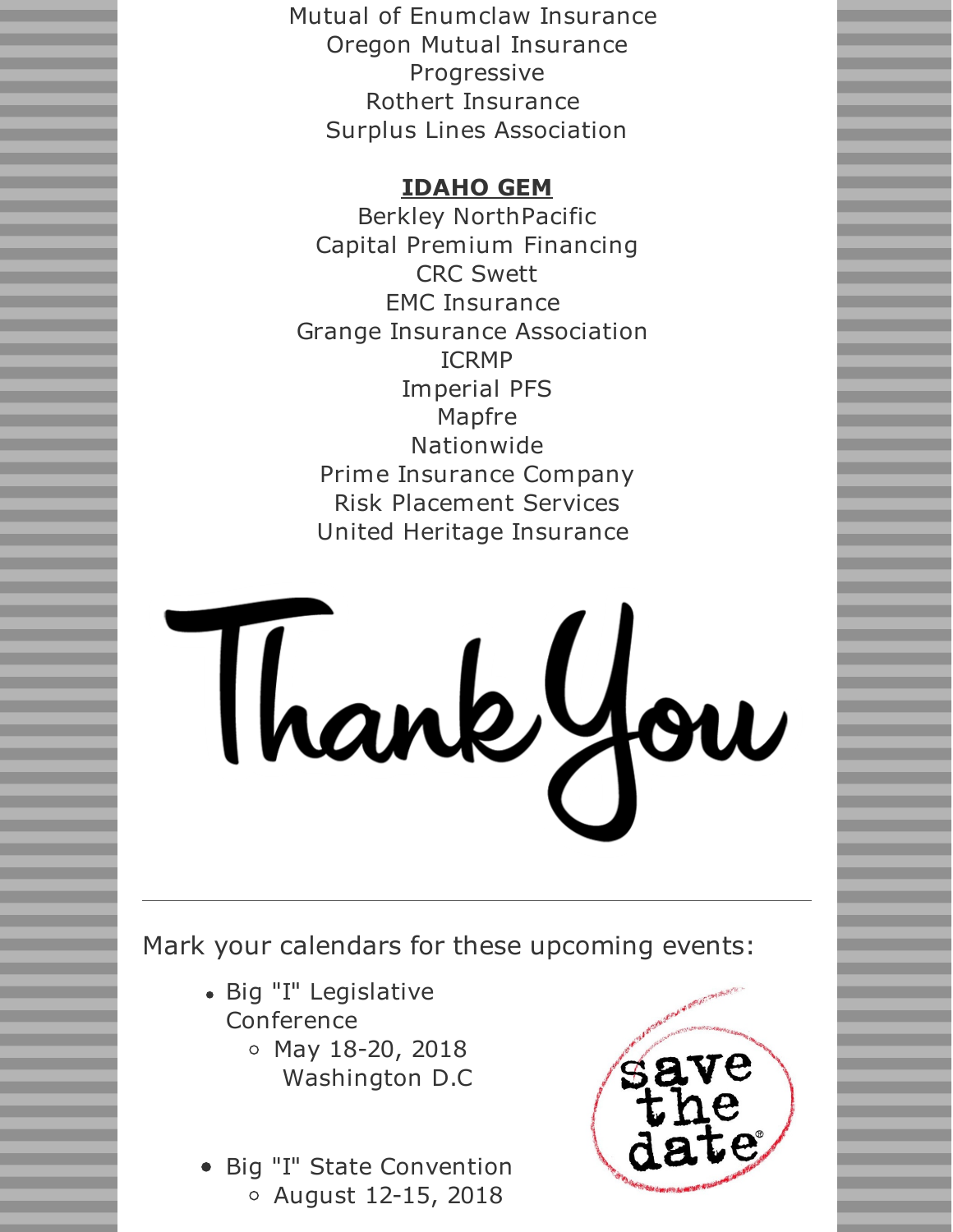## Couer D Alene, Idaho

## **Farewell to a Friend**

Charles "Bud" Packham passed away on Monday, October 16 at the age of 92. Bud was a dapper, handsome gentleman who loved the Big "I" and what the association means to the industry.

Mr. Charles Packham served IIABI through the chairs and ultimately as president from 1972- 1973.



#### Click Here for [Obituary](http://r20.rs6.net/tn.jsp?f=001vMG21goHQTvZoxgiPq0F9WAGcDvtRm3twDGOknxSCnJq3v6g97DYkMDR8Lw-QkW2qu0fAYD6r7Wh1MgF-FtcCrFFIPzEefTMD34ygN6FrHnSHB4tx_fEPFfE_-F3W6HjYOToWtyk89AXrWdQvFpIciKY8r_nSFAMUUNTeeh-W406Z27LVXxX4SoliFEBaRaJOE3YYS5d6-jvFFs1hN4u6L2lzwIrRNr_Rb94mA_Q9JXJ-w8RHIjJu2zaXe6Ea4N-5HzTReyez2SyYkRQ5L1GP20OXPwvc2f_&c=&ch=)



# **2017 Award Recipients**

We had the honor of awarding a number of awards this year at our state convention and recognizing each of these individuals for their hard work and dedication to the

insurance industry.

Scott Packham - Agent of the Year Staci Matheson - Young Agent of the Year Jay Martin - Wendy Tippetts Service Award Tammy Jacoby - Company Person of the Year



**Congratulations, Jeff Morris!**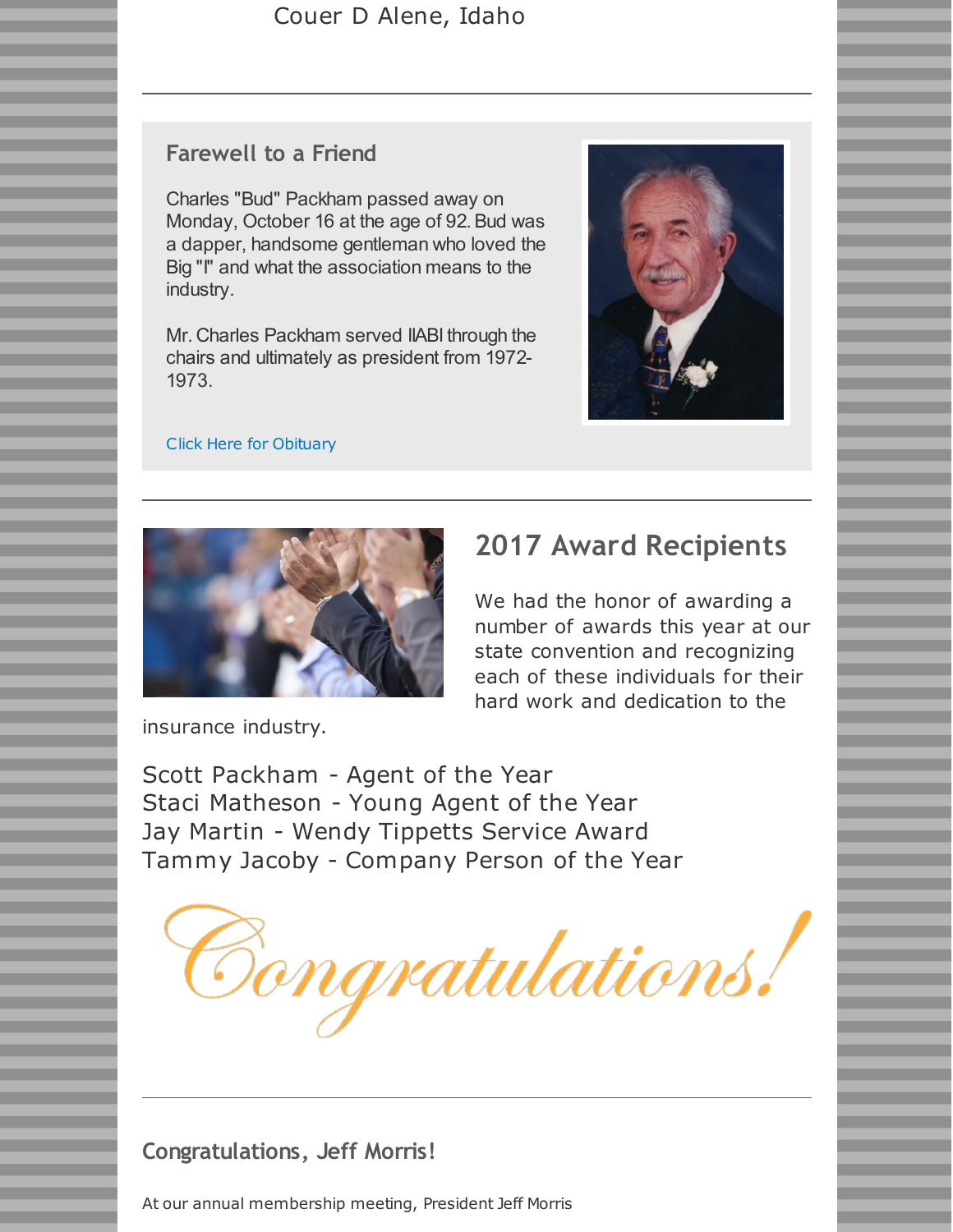was re-elected to serve another term as IIABI President. Randy Pipal was elected to serve as president-elect. Congratulations, we are looking forward to another great year with this leadership team!





# **Update on Trusted Choice Big "I" Junior Golf National Tournament**

94 juniors golfed in our two-day tournament June 21-22 at Shadow Valley Golf Club in Boise. 24 wonderful volunteers and 10 generous sponsors made it all possible.

#### THANK YOU AGAIN!

Our top three boys and top two girls went onto the 49th annual national championship at Annandale Golf Club in Madison, MS, August 7-10.

- 98 boys and 58 girls from 35 states played in the national championship.
- Idaho's 1st place boy, Daniel Gaspar of Twin Falls tied for 33rd.
- Idaho's 2nd place girl, Bailey Henley of Jerome tied for 26th.

- Blake Tomlinson of Salt Lake City, UT and Emily Hawkins of Lexington, NC were the national champions.

- Severe rain and thunderstorms halted play four times. Only 36 holes were played due to the weather delays (out of four scheduled rounds).

- The 50th and final national championship will be at Daniel Island Golf Club in Charleston, SC, August 6-9, 2018.

Next year's Idaho state qualifier will (tentatively) be June 20-21, 2018 at Shadow Valley Golf Club in Boise. Volunteers are welcome! Please contact Emily Koleno at emilyk@aisidaho.com if you're a new volunteer (past volunteers will be contacted).

#### *State Qualifier Results*

Boys 1<sup>st</sup> Place - Daniel Gaspar, Twin Falls, age 18 Boys 2<sup>nd</sup> Place - Andrew Cortez, American Falls, age 18 Boys 3<sup>rd</sup> Place - Brody Bonfilio, Boise, age 18 Boys Exemption Entry - Carson Barry, Eagle, age 17